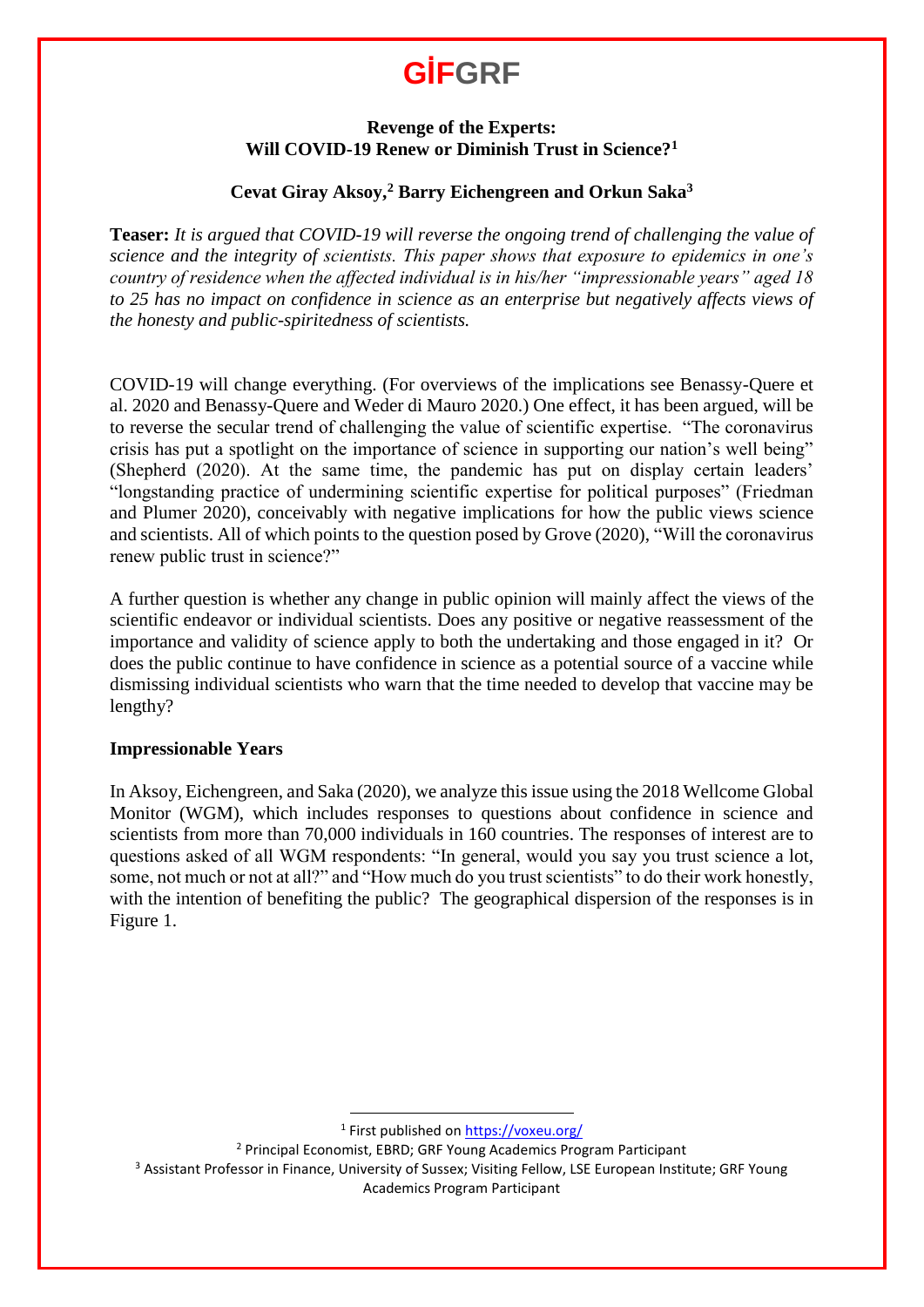**Figure 1: Share of respondents who trust science and scientists Panel A**



Notes: Panel A illustrates the share of respondents who trust science a lot or some. Panel B illustrates the share of respondents who trust scientists a lot or some. Countries are grouped in quintiles. Source: Wellcome Global Monitor, 2018.

We use data on all global epidemics since 1970 to identify respondents who experienced an epidemic outbreak in their country of residence during their formative years, the stage of the life course when value systems and opinions are durably formed. Krosnick and Alwin (1989)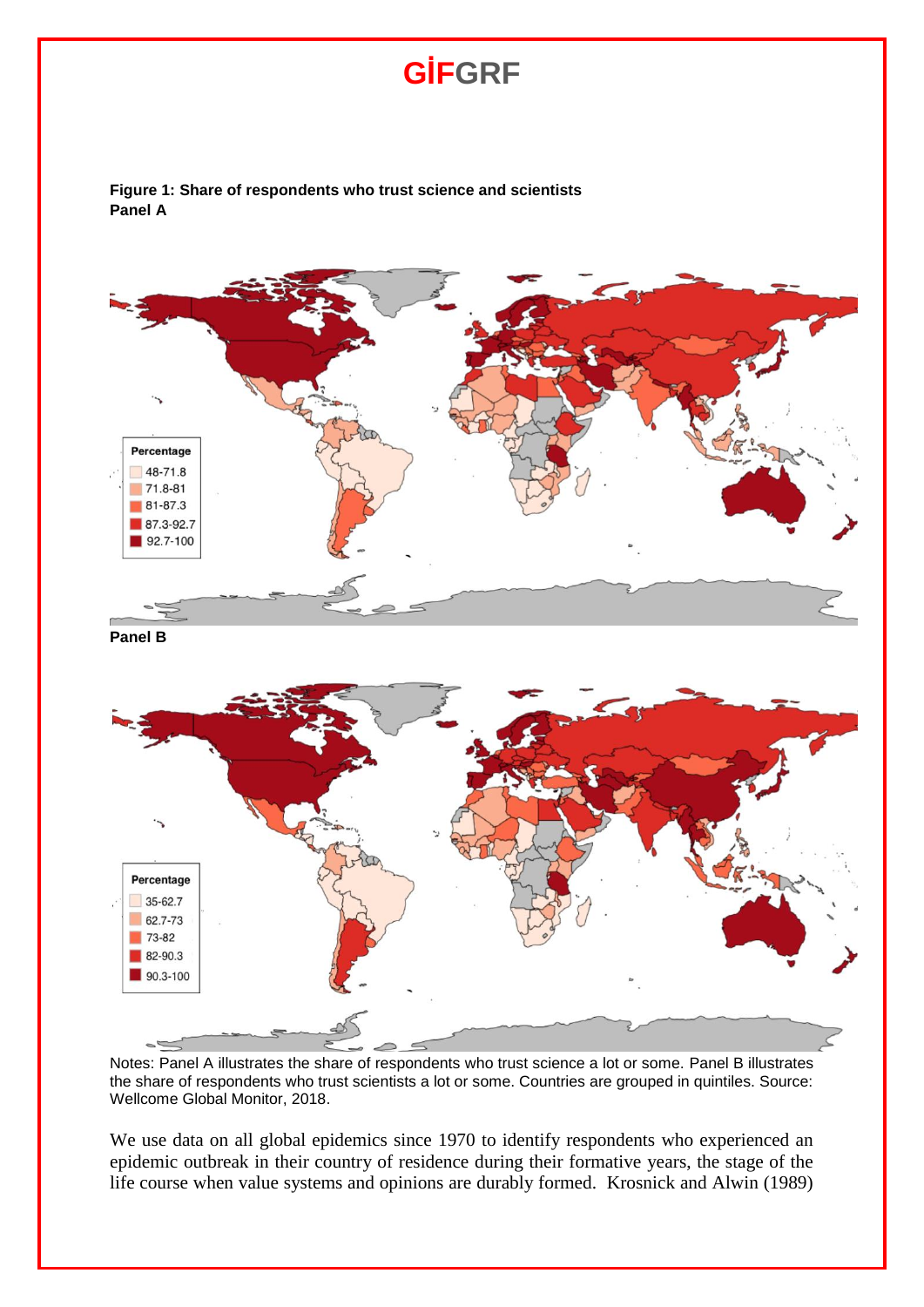formalize this as the "impressionable years hypothesis," that core attitudes, beliefs, and values crystallize between the ages of 18 and 25. Spear (2000) links this to the literature in neurology describing neurochemical and anatomical differences between the adolescent and adult brain. Giuliano and Spilimbergo (2013) show, for example, that experiencing a recession between the ages of 18 and 25 has a powerful impact on political preferences and beliefs about the economy that persists over the life cycle.

#### **Methods**

To assess the effect of past exposure to an epidemic on an individual's trust in science and scientists, we estimate models where the dependent variable is a dummy variable indicating whether or not the respondent has confidence in science or scientists.

To operationalize our treatment variable (*Exposure to epidemic, 18-25)* in the paper, we calculate for each individual the number of people affected by an epidemic as a share of the population, averaged over the 8 years when the individual was in his or her formative years (18- 25 years old), consistent with the "impressionable years hypothesis." In addition, we control for observable individual characteristics (age, gender, educational attainment, marital status, religion, and urban/rural residence), labor market outcomes, and within-country income deciles), country, year and age fixed effects, and country-specific age trends.

#### **Scientists, not Science**

We find that formative-year epidemic exposure has a consistently negative and significant effect for: whether the respondent has confidence in scientists; believes that scientists working for private companies benefit the public; believes that scientists working for private companies are honest; and believes that scientists working for universities are honest. An individual with the highest exposure to epidemics (0.032, that is, the number of people affected by an epidemic as a share of the population in individual's formative years) relative to individuals with no exposure has on average 11 percentage points (-3.454\*0.032) less confidence in the honesty of scientists.

In contrast, when the dependent variable concerns science as an undertaking or endeavor ("Do you have confidence in science? Will science and technology help to improve life? Is studying diseases a part of science," the coefficients in question are instead positive, but do not differ significantly from zero. Evidently, individuals who experience epidemics at first hand retain confidence in the positive potential of science as an endeavor. They continue to believe in the importance of disease-related scientific research. But they are less confident about the trustworthiness and public-spiritedness of the individuals involved in scientific endeavors.

Given that previous work points to science education as shaping views of science and scientists, we also estimate our main specification for two subsamples: respondents who learned about science at most at the primary school level, versus respondents who learned about science at least at the secondary school level. The results suggest that our findings are driven by the sample of individuals with little or no science education. It seems that science education is at least partly able to offset the adverse impact of epidemic experience on individuals' trust in scientists.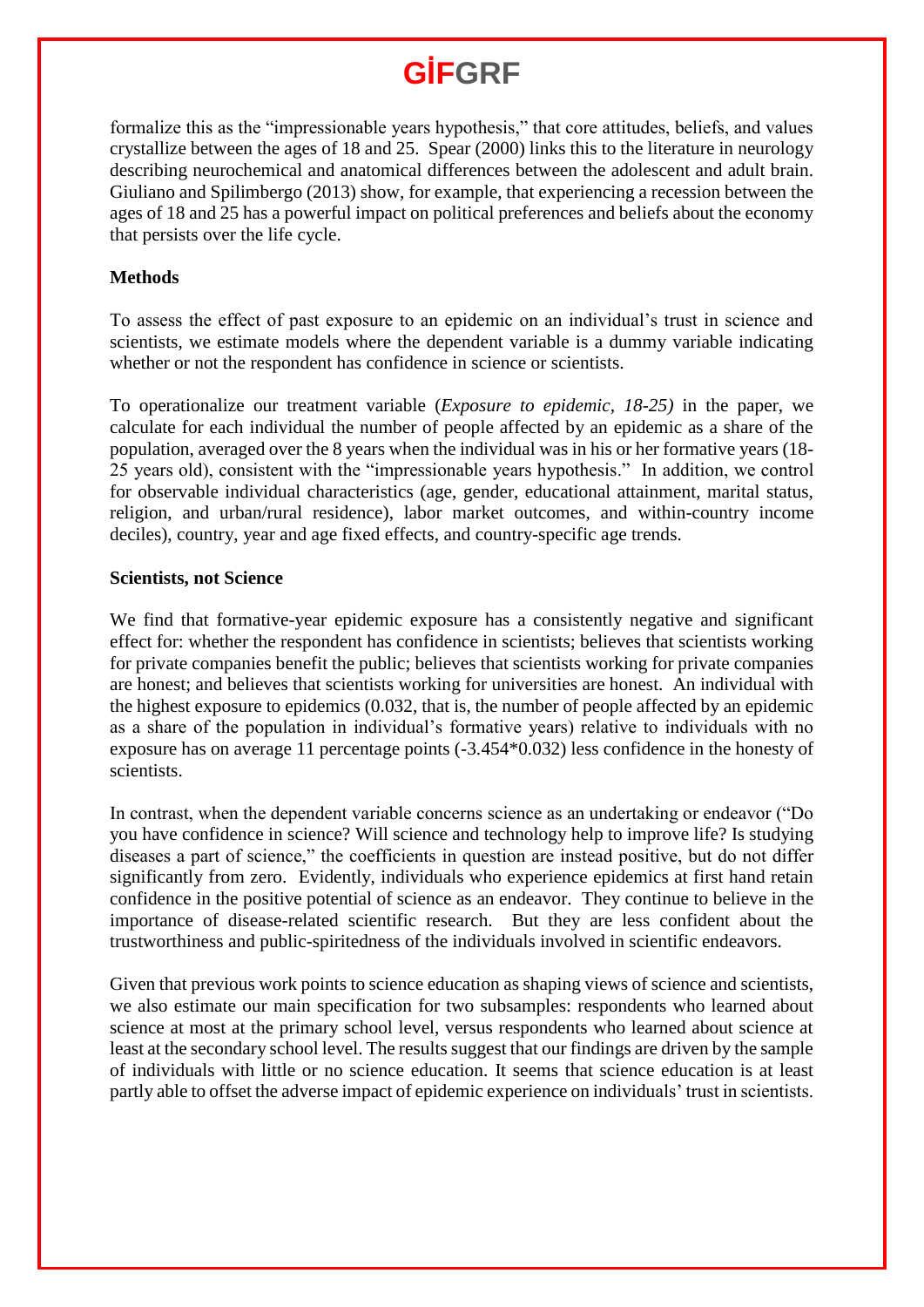#### **Additional Results**

We examined a number of sensitivity analyses to verify the robustness of the results. Placebo tests address the possibility that what we are picking up is not the impact on the perceived trustworthiness and public-spiritedness of scientists engaged in health-related research specifically but the impact on perceptions of individuals engaged in tasks related to healthcare and health outcomes more generally. In contrast to its significant negative impact on confidence in scientists, the results indicate no significant impact on confidence in doctors and nurses, in hospitals and health clinics, in NGO workers, or in traditional healers.

We also confirmed the persistence of the impact of epidemic exposure as individuals age over time. Despite the fact that the confidence intervals around our estimates widen in smaller subsamples of rolling age windows, we confirm that epidemic exposure between the ages of 18 and 25 continues to significantly influence public perceptions in scientists' trustworthiness and public-spiritedness even as the respondents age over time.

Lastly, the effect is insignificant when individuals are exposed to epidemics in any period other than when they are between 18 and 25 years old. These results are strongly consistent with the formative-years hypothesis, implying that the current generation experiencing COVID-19 in their formative years may end up distrusting scientists for a long period of their lives.

#### **Implications**

COVID-19 promises to reshape every aspect of society, not excluding how science is perceived. But it is not clear whether the authority of science and scientists will be enhanced or diminished, or whether such changes will affect mainly science as an endeavor or scientists as individuals.

If past epidemics are a guide, however, the virus will not have an impact on the regard in which science as an undertaking is held. But it will reduce confidence in individual scientists, worsen perceptions of their honesty, and weaken the belief that their activities benefit the public. The strongest impact is likely to be felt by individuals in their "impressionable years" whose beliefs are in the process of being durably formed.

Responding to these trends will not be straightforward. At a minimum, our findings suggest that scientists working on public health matters and others concerned with scientific communication should think harder about how to communicate trustworthiness and honesty and, specifically, about how the generation currently in their impressionable years ("Generation Z") perceives such attributes. In addition, our results suggest that scientific education will help.